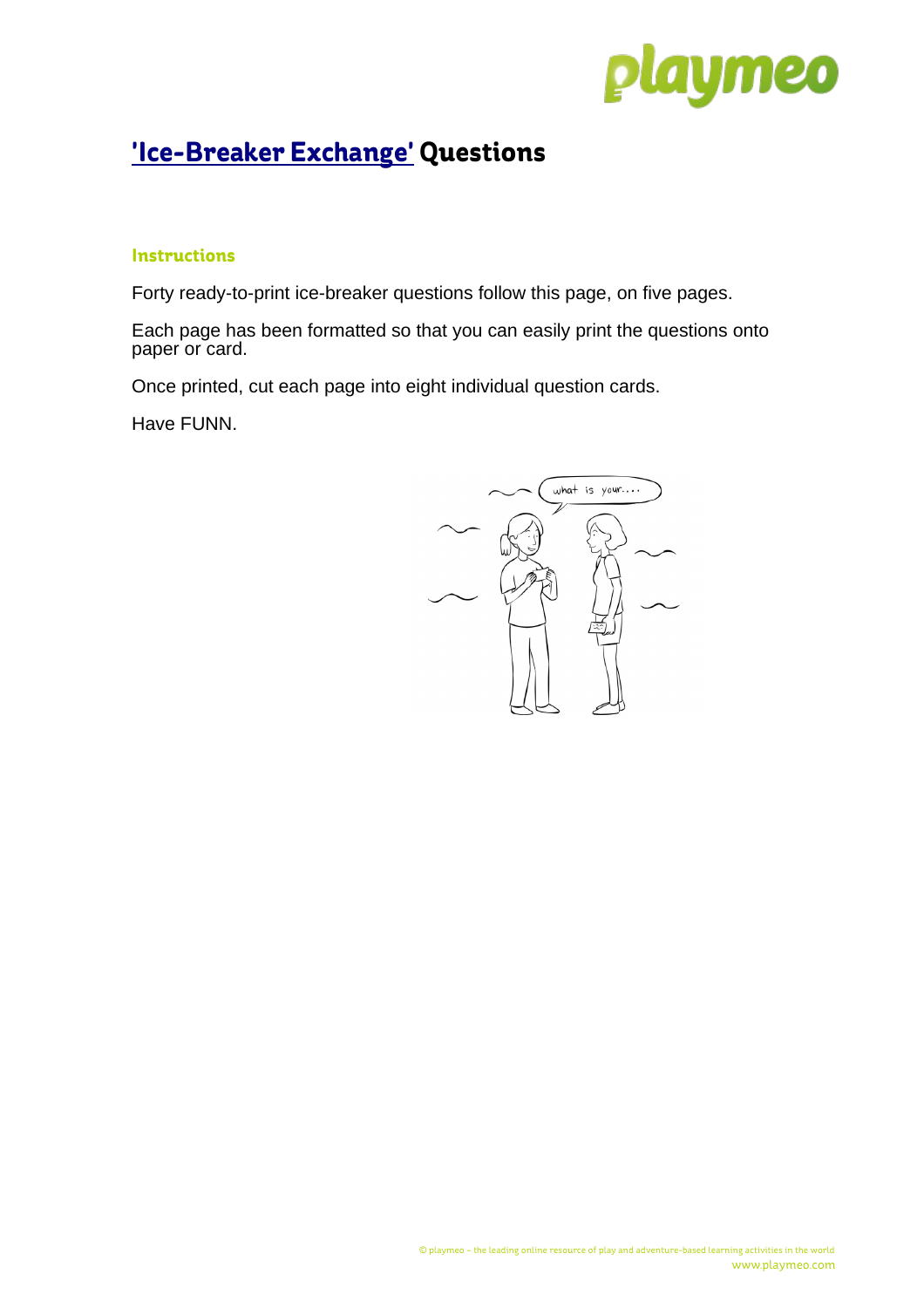**What do you like most about where you live?** **What was your favourite book as a child?**

**What's your favourite song or piece of music?** **Have you ever cried in a movie? If so, what movie?**

**What's the best holiday you've ever had?**

**What's been the best day of your life so far?**

**If you won a million dollars, how would you spend it?**

**What's your most precious possession?**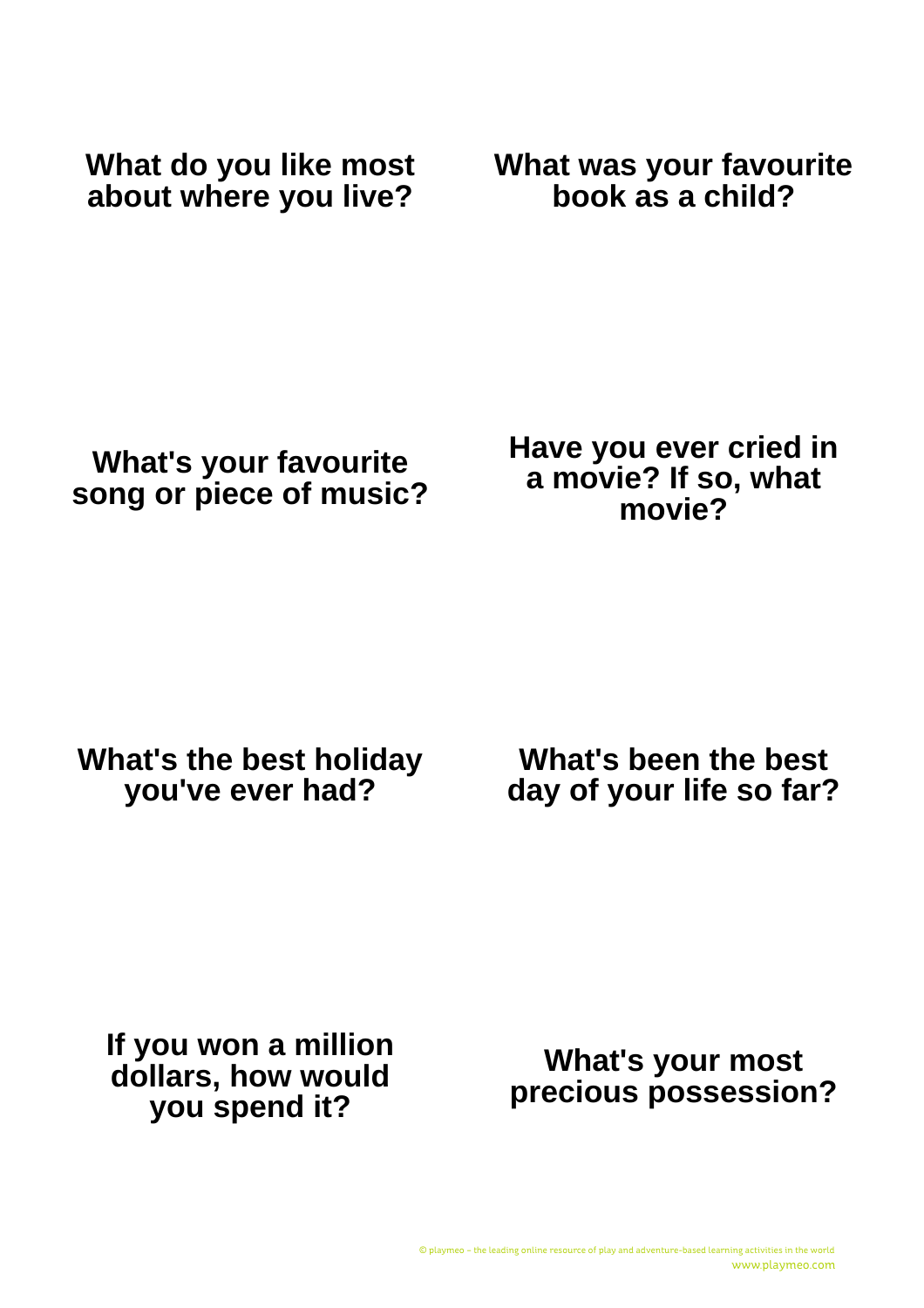**How do you relax?**

**What's the best, worst or funniest job you've ever had?**

**What really exciting thing would you like to do?**

**What's your favourite food?**

**What's the best surprise you've ever had?**

**What's your most memorable achievement in your life so far?**

**Who is one of your favourite national identities?**

**What would you like to do more of?**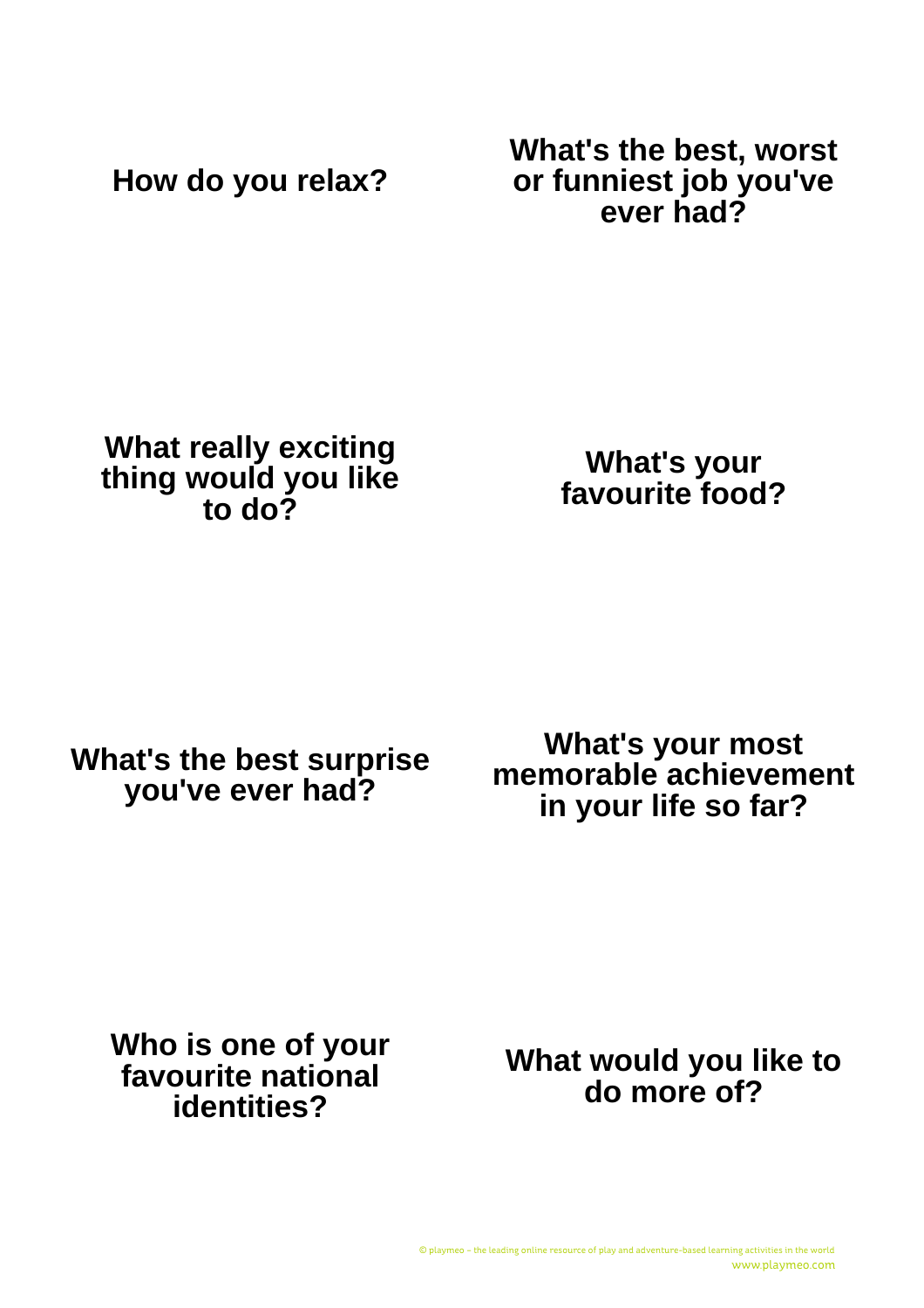**What's the ideal dream job for you?**

**Name one thing you miss about being a kid?**

**If you could have an endless supply of any food, what would you get?** 

**If you were an animal, what would you be and why?** 

**What is one goal you'd like to accomplish during your lifetime?** 

**When you were little, who was your favourite super hero? Why?** 

**Where in the world have you been that you would describe as paradise?**

**What's your favourite thing to do in the summer?**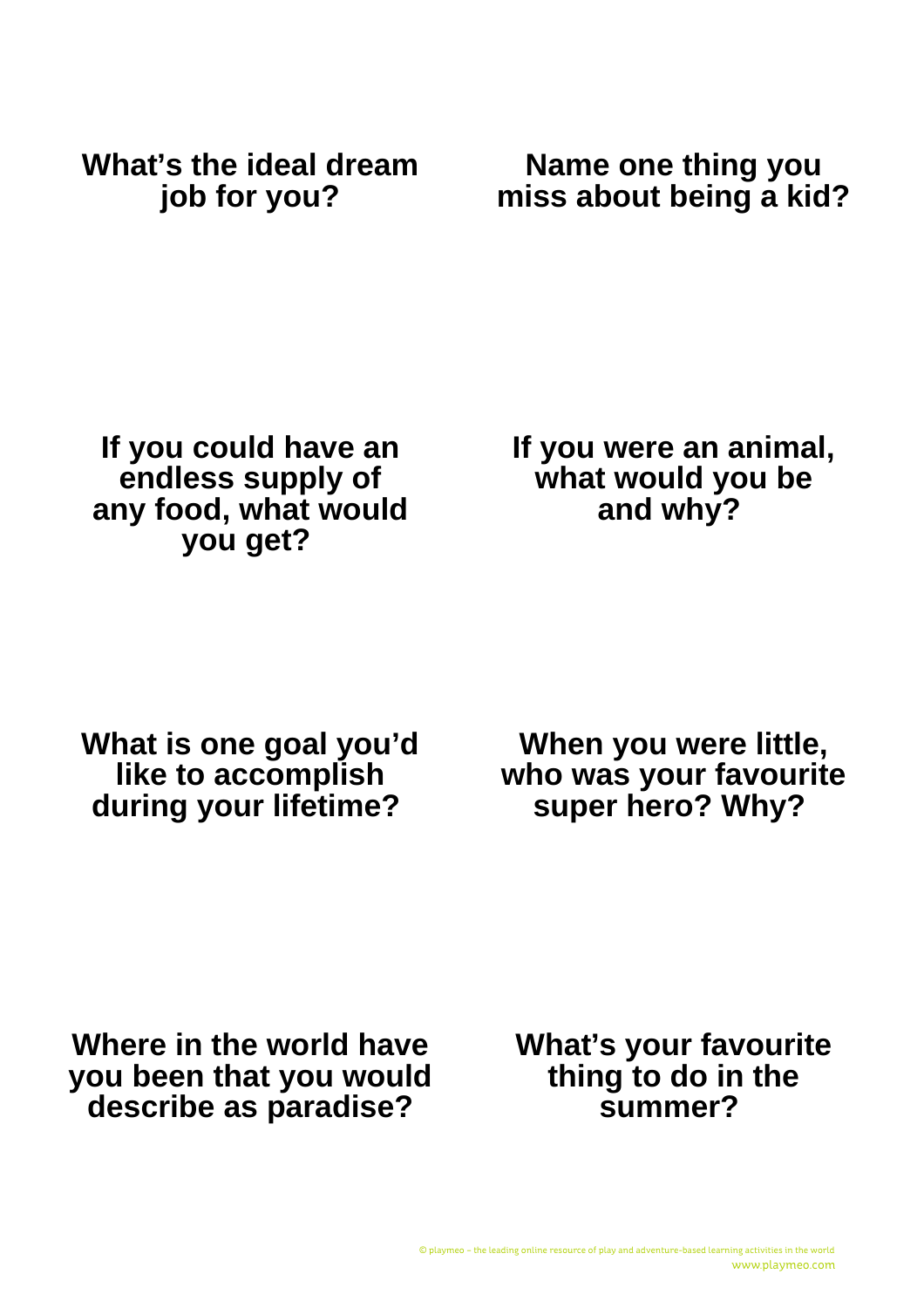**What is your most vivid memory of being injured as a kid?** 

**If you could visit any place in the world, where would you choose to go?**

**If you could smash one thing and one thing only, what would you smash?** 

**Are you a morning or night person? Describe why.**

**Describe a time that your adrenalin really pumped.**

**What is your number one pet peeve?**

**What's the weirdest thing you've ever eaten?**

**Name one of your favourite things about someone in your family.**